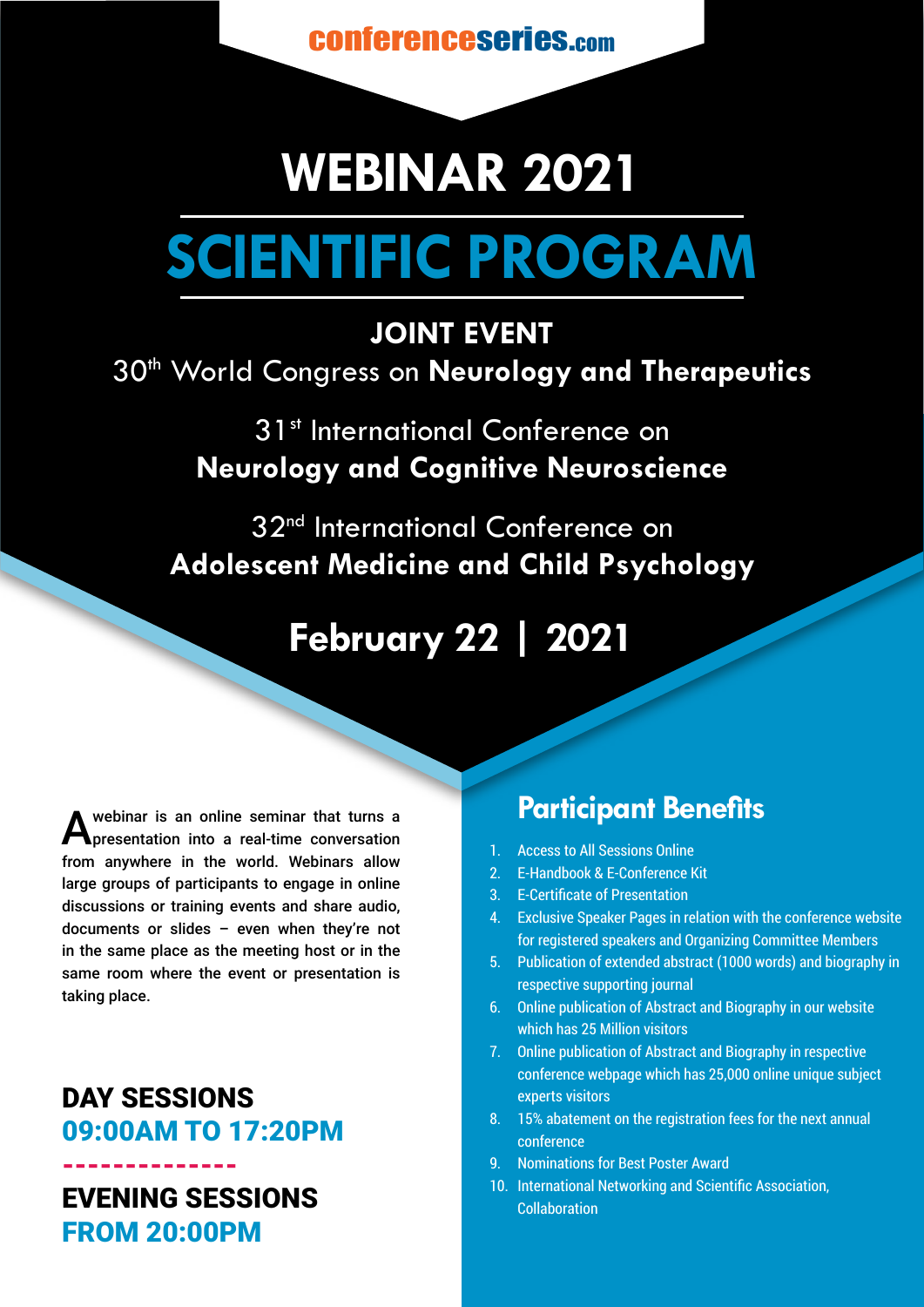# SCIENTIFC PROGRAM

#### **22 FEBRUARY | 2021**

#### **08:50-09:00 Introduction**

#### **SESSIONS**

Clinical Neurology and Neurosurgery, Pediatric Neurology, Child Health and Psychology, Psychiatry, Psychology and Mental Health, Pathogenesis of Cognitive Disorders

| 09:00-09:30 | <b>Title:</b> Film based counselling on body image dissatisfaction among adolescents: A<br>pilot study<br>Sonia David, Deemed University, India                                                                     |
|-------------|---------------------------------------------------------------------------------------------------------------------------------------------------------------------------------------------------------------------|
| 09:30-10:00 | <b>Title:</b> COVID-19 brain : A challenge to medical profession<br>Ramachandran Muthiah, Morning Star Hospital, India                                                                                              |
| 10:00-10:30 | <b>Title:</b> Alterations on the kynurenine pathway as potential mechanisms underpinning<br>obesity-induced cognitive impairment<br>Carla Elena Mezo-González, Université de Nantes, France                         |
| 10:30-11:00 | Title: Involuntary treatment in anorexia nervosa: Conflict of mental health<br>professionals' duties<br>Paraskevopoulou Stavroula, National and Kapodistrian University of Athens, Greece                           |
| 11:00-11:30 | <b>Title:</b> Review of neuropsychology use in multiple sclerosis<br>Barbora Krivankova, University of Glasgow, Scotland                                                                                            |
| 11:30-12:00 | <b>Title:</b> Therapeutic ketosis and the broad field of applications for the ketogenic diet:<br>Ketone ester applications & clinical updates<br>Raffaele Pilla, St. John of God Hospital - Fatebenefratelli, Italy |
|             | <b>Lunch Break 12:00-12:30</b>                                                                                                                                                                                      |